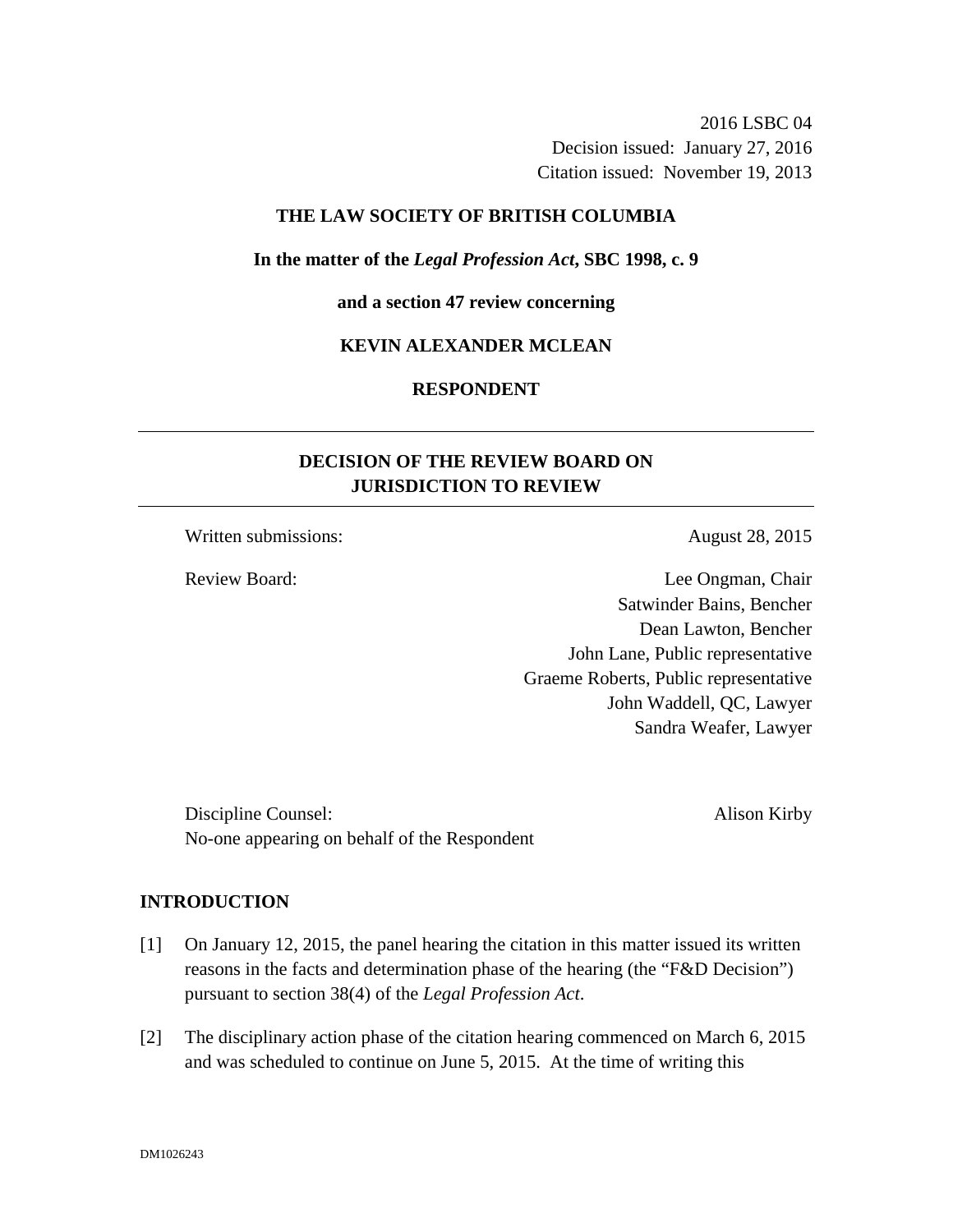decision, the hearing panel had not yet rendered its decision on sanction pursuant to section 38(5) or (7) of the *Legal Profession Act*.

- [3] The Respondent delivered a Notice of Review of the F&D Decision on February 10, 2015 stating that he did so pursuant to section 47 of the *Legal Profession Act* and Rules 5-13 and 5-15 of the Law Society Rules.
- [4] On February 10, 2015, the Law Society communicated to the Respondent its position that there was no jurisdiction for a section 47 review of the F&D Decision at this stage of the proceedings.
- [5] On April 7, 2015, the Bencher presiding over a pre-review conference, directed that the parties make preliminary written submissions to the Review Board on the jurisdictional issue.

#### **ASSUMPTIONS FOR THE PURPOSE OF THIS DECISION**

- [6] This decision is intended to address the question of jurisdiction only. It does not address the merits of the Respondent's Notice of Review.
- [7] References to the Rules refer to the Law Society Rules in effect prior to July 1 2015, unless otherwise stated.
- [8] References to a Section 47 review means a "review on the record" pursuant to Section 47 of the *Legal Profession Act*.
- [9] References to sections 22(3), 38(4), 38(5), 38(6) or 38(7) refer to sections of the *Legal Profession Act*.

# **ISSUE**

[10] The issue to be determined on this preliminary application is whether the Respondent is entitled to a section 47 review of the hearing panel decision made pursuant to section 38(4) and prior to the hearing panel making its determination on both: (a) facts and determination; and (b) any disciplinary action.

### **CONCLUSION**

[11] The Review Board finds that the Respondent is not entitled to a section 47 review of the facts and determination decision issued January 12, 2015 by the hearing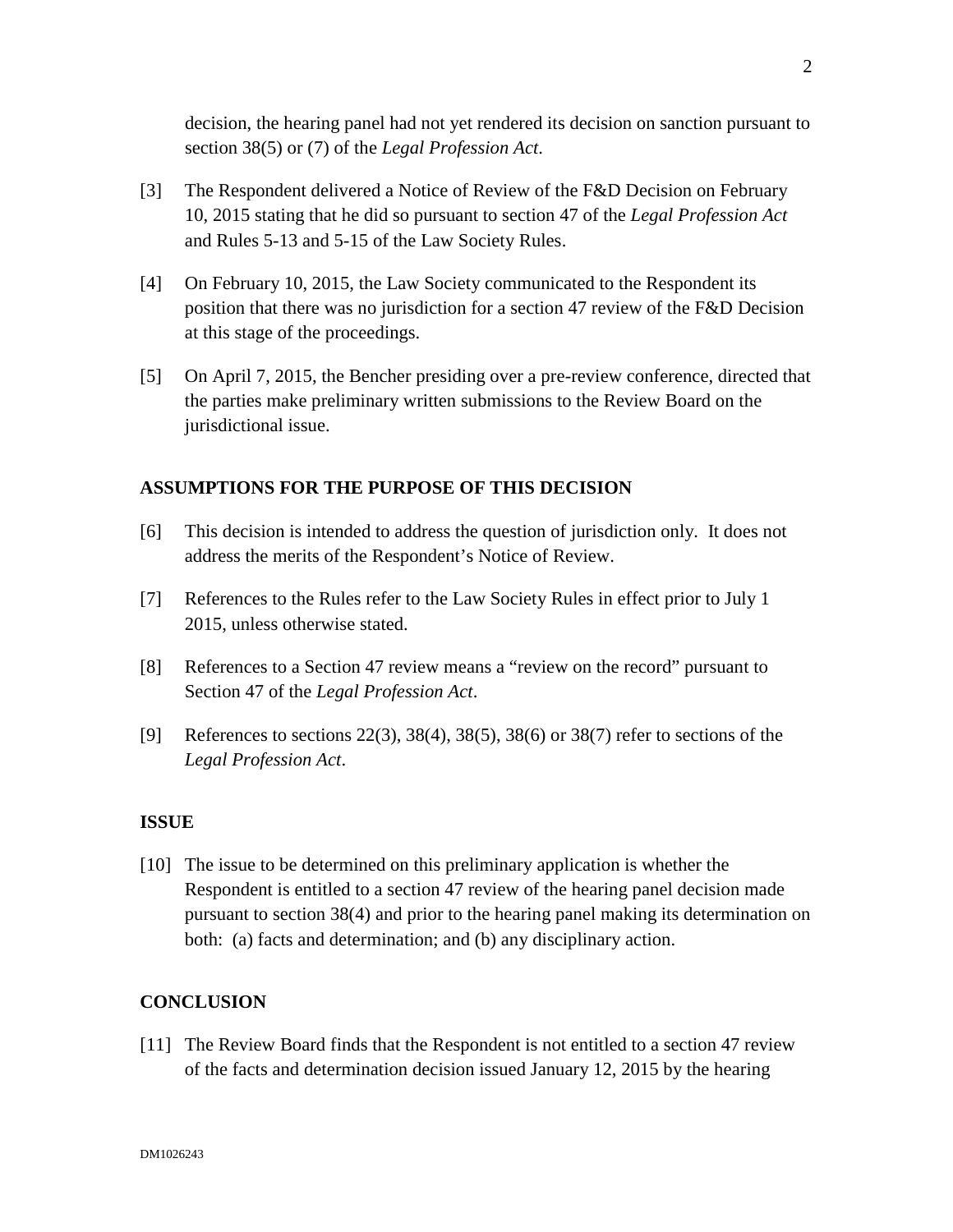panel, prior to issuance of both the determinations on: (a) facts and determination; and (b) any decision on disciplinary action.

# **ANALYSIS**

- [12] The Board considered the application of section 47(1) of the *Legal Profession Act*, (the "Act") and Rule 5-13 of the Law Society Rules as they govern the initiation of a "review on the record".
- [13] Section 47(1) provides that, within 30 days after being notified of the decision of a panel under section 22(3) or 38(5), (6) or (7), the applicant or respondent may apply in writing for a review on the record by a review board. Sections 38(4) 38(5), 38(6) and 38(7) of the Act are reproduced and included on Appendix "A", attached for convenience.
- [14] Section 22(3) applies to credential hearings. This Review Board is dealing with a disciplinary matter, and therefore section 22(3) is not applicable to this matter.
- [15] The events that trigger jurisdiction for a review of a disciplinary matter under the Act are set out in subsections 38(5), (6) or (7) of the Act.
- [16] Section 38(5) of the Act empowers the panel to impose disciplinary action upon the respondent following an adverse decision under section 38(4). The disciplinary options are listed in section 38(5). The hearing panel had not issued its decision as to the appropriate sanction pursuant to section 38(5) at the time of the Respondent's delivery of the Notice to Review, and therefore section 38(5) is not applicable to this application.
- [17] Section 38(6) only applies to specified listed discipline against articled students and is not applicable to this matter as the Respondent is not an articled student.
- [18] The Law Society submits that section 38(7) is not applicable to this Notice of Review because it contains more general wording than sections 38(5) and (6) and is intended to apply to "orders," "declarations" and "the imposition of conditions and limitations" related to disciplinary actions imposed by hearing panels at the conclusion of the disciplinary action phase of the citation.
- [19] Section 38(7) expands on the powers a panel can utilize when imposing discipline measures. It provides flexibility to a panel to tailor the sanction to suit the circumstances. Section 38(7) considerations will not arise until the hearing on disciplinary action is completed.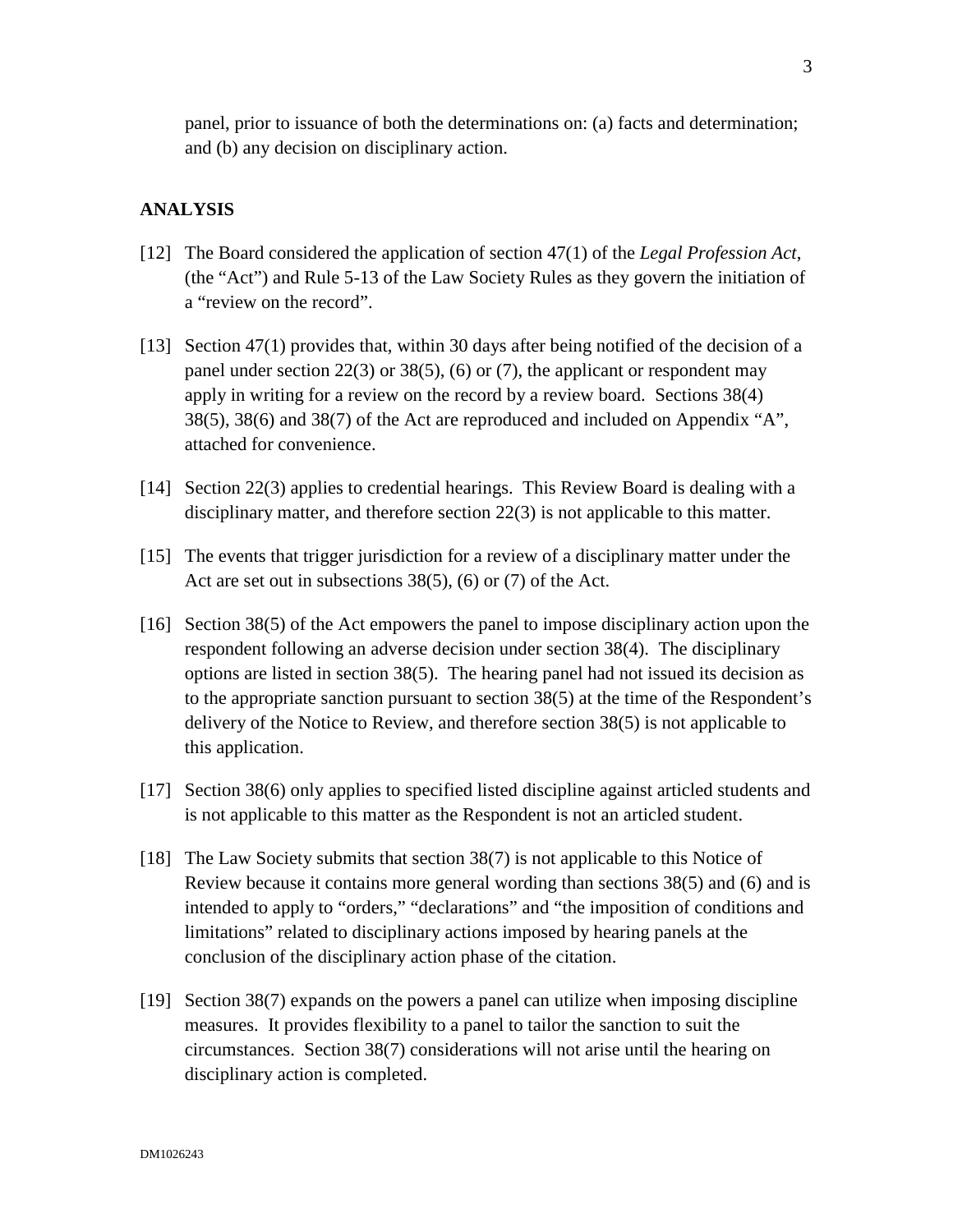- [20] The Board relies on two case authorities in coming to its conclusion, namely: *Law Society of BC v Berge*, 2006 LSBC 19, and *Law Society of BC v. Strother*, 2013 LSBC 01.
- [21] In *Berge*, the respondent applied for a review of the decision of the hearing panel made pursuant to section 38(4) of the Act that the respondent had engaged in conduct unbecoming a lawyer. The Law Society argued that the respondent could only review a decision made under section 38(5), not a decision under section 38(4). The review panel held that the respondent had the ability to appeal any decision on the record but that the right of the respondent to a review under section 47(1) only arose "after both the verdict and the penalty phase are complete." The review panel held that the rational for this was twofold:
	- (a) review of verdict and penalty should occur at the same time, and;
	- (b) the respondent should know the penalty before deciding whether or not to appeal.
- [22] The review panel in *Berge* considered the meaning of the words "review on the record" under section 47(1) and concluded that there was only one record, "not a record for the verdict phase and a separate and different record for the penalty phase."
- [23] In *Strother* the respondent sought a review under section 47 of a preliminary ruling of a hearing panel allowing the amendment of the citation. The respondent submitted that the review was permitted because the ruling was made under section 38(7). The review panel concluded that the intention of the legislature was to restrict section 38(7) to the imposition of a disciplinary sanction. The review panel stated at paragraph 25 as follows:

We are of the view that the intention of the legislation was to restrict section 38(7) to the imposition of a disciplinary sanction. This section must be read in conjunction with section 38(5) and (6), which provide for penalties once there has been an adverse determination. Section 38(7) is not to be provided broad interpretation as suggested by counsel for the Respondent, but rather is meant to supplement penal sanctions. Section 38(5) and (6) were not meant to be exhaustive, and the purpose of section 38(7) was to provide further flexibility for the panel in taking disciplinary action in respect of a respondent. It was not intended to be used as a basis for an appeal on an interlocutory ruling.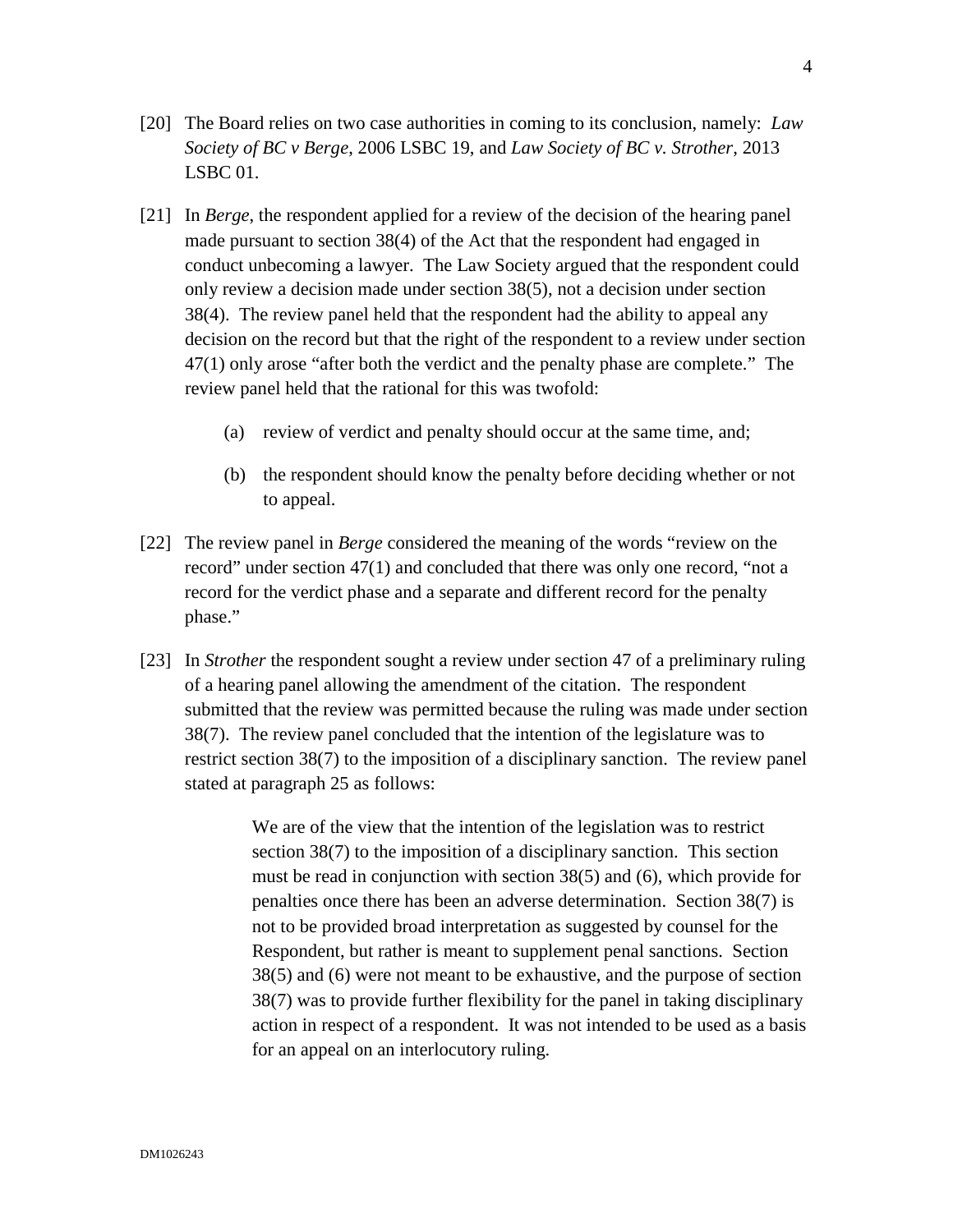- [24] In the *Strother* case, the review panel clarified that the respondent had no right to a review under section 47, but that there was a right to appeal the facts and determination decision to the Court of Appeal under section 48 of the Act, which permits a respondent who is affected by a decision, determination or order of a panel to appeal that decision to the Court of Appeal.
- [25] Following the reasoning and the decisions in the *Strother* and *Berge* cases, we conclude that section 38(7) expands on the powers a panel can utilize when imposing discipline measures. It provides flexibility to a panel to tailor the sanction to suit the circumstances. The use of the optional powers described in section 38(7) will be included as a component of the disciplinary determination and therefore will not arise as a consideration for a review until the disciplinary action is completed.
- [26] Given our findings that sections  $22(3)$  or  $38(5)$ , (6) or (7), referred to in section 47(1) are not applicable in this case, we conclude that the Review Board has no jurisdiction under Section 47(1) to conduct a review on the record initiated by the Respondent prior to the hearing panel making its decisions on both: (a) the facts and determination; and (b) the disciplinary sanction.

# **RULE 5-13**

[27] Rule 5-13(2.2) provides as follows:

Within 30 days after the decision of the panel under Rule 4-35 *[Disciplinary action]*, the respondent may deliver a notice of review under Rule 5-15 *[Notice of review]* to the Executive Director and discipline counsel.

- [28] Rule 5-13(2.2) applies to the 30 day period after the disciplinary action described in Rule 4-35(1) is completed. That has not happened in this case.
- [29] Rule 4-35(1) describes the process immediately following the facts and determination stage of the hearing of a citation. It states that, following a determination under Rule 4-34 adverse to the respondent, the hearing panel must take certain further steps including the following, that are quoted and relevant to this analysis, namely:
	- (a) invite the respondent and discipline counsel to make submissions as to disciplinary action,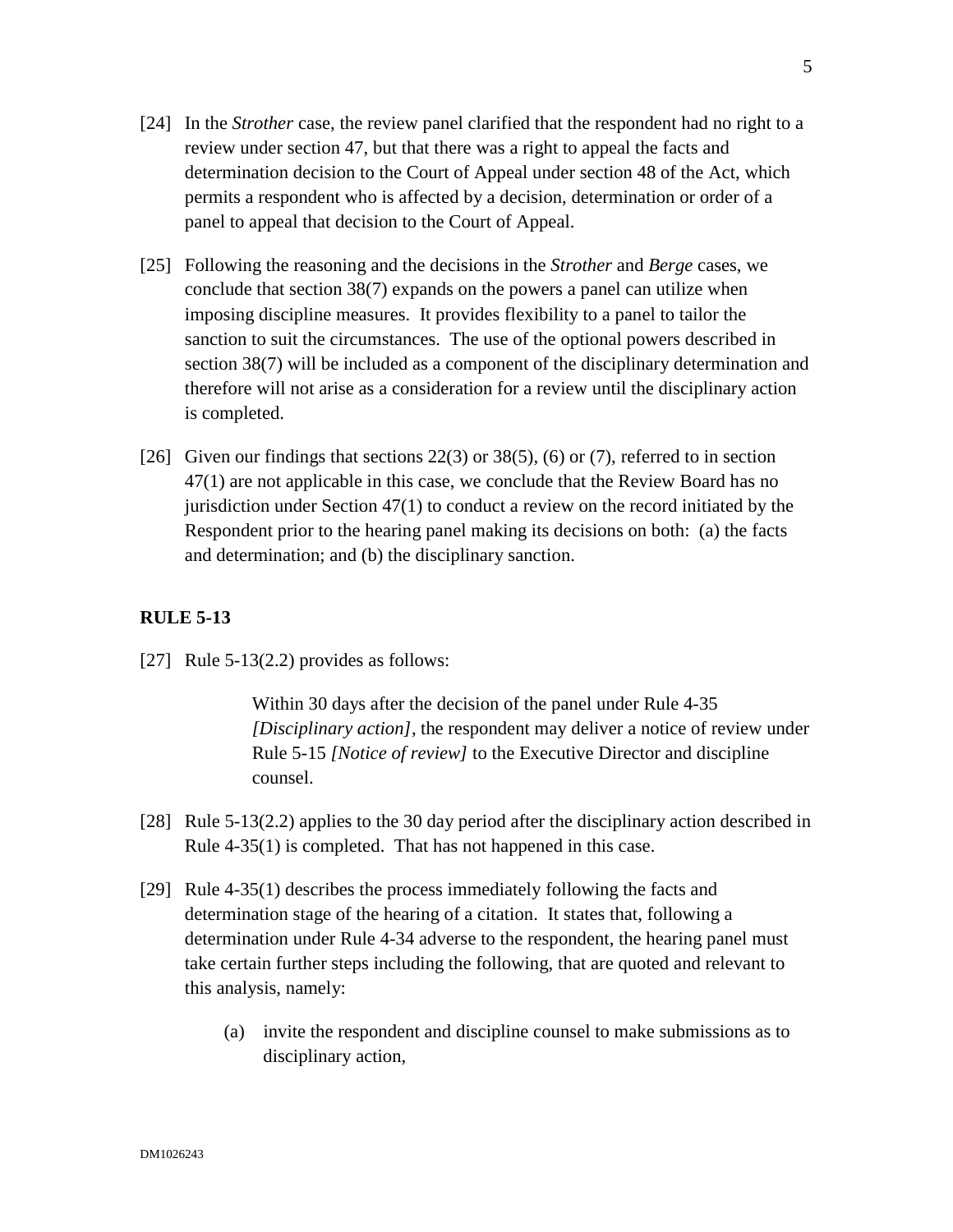- (b) take one or more of the actions referred to in section 38(5) or (6) of the Act,
- (c) include in its decision under this Rule any order declaration or imposition of conditions under section 38(7) of the Act, and any order under Rule 5-9 on the costs of the hearing, including any order respecting time to pay.

This means that, since these 4-35(1) steps had not happened at the time of delivery of the Notice of Review, due process under Rule 5-13(2.2) is not yet appropriate.

- [30] It is clearly indicated in the combined provisions of Rules 5-13 and 4-35(1) that Rule 5-13(2.2) does not provide the respondent an entitlement to a review until such time as both the adverse determination under Rule 4-34 is made and the disciplinary actions described in 38(5) or 38(6) are determined. Inclusive additional options described in 38(7) and Rule 5-9 (costs) are contemplated at the disciplinary stage only.
- [31] The Panel finds that the Respondent is premature in his application for review as there is no authority to initiate a review under either Section 47(1) or Rule 5-13, and therefore a review board has no jurisdiction to act upon the Notice of Review.

# **ORDER**

- [32] This Review Board hereby orders that:
	- (a) The Notice of Review delivered February 10, 2015 is quashed;
	- (b) The Respondent must pay, within 60 days of the issuance of this decision, the costs of this Review in the amount of \$1,300, in accordance with the Schedule 4 Tariff of Costs.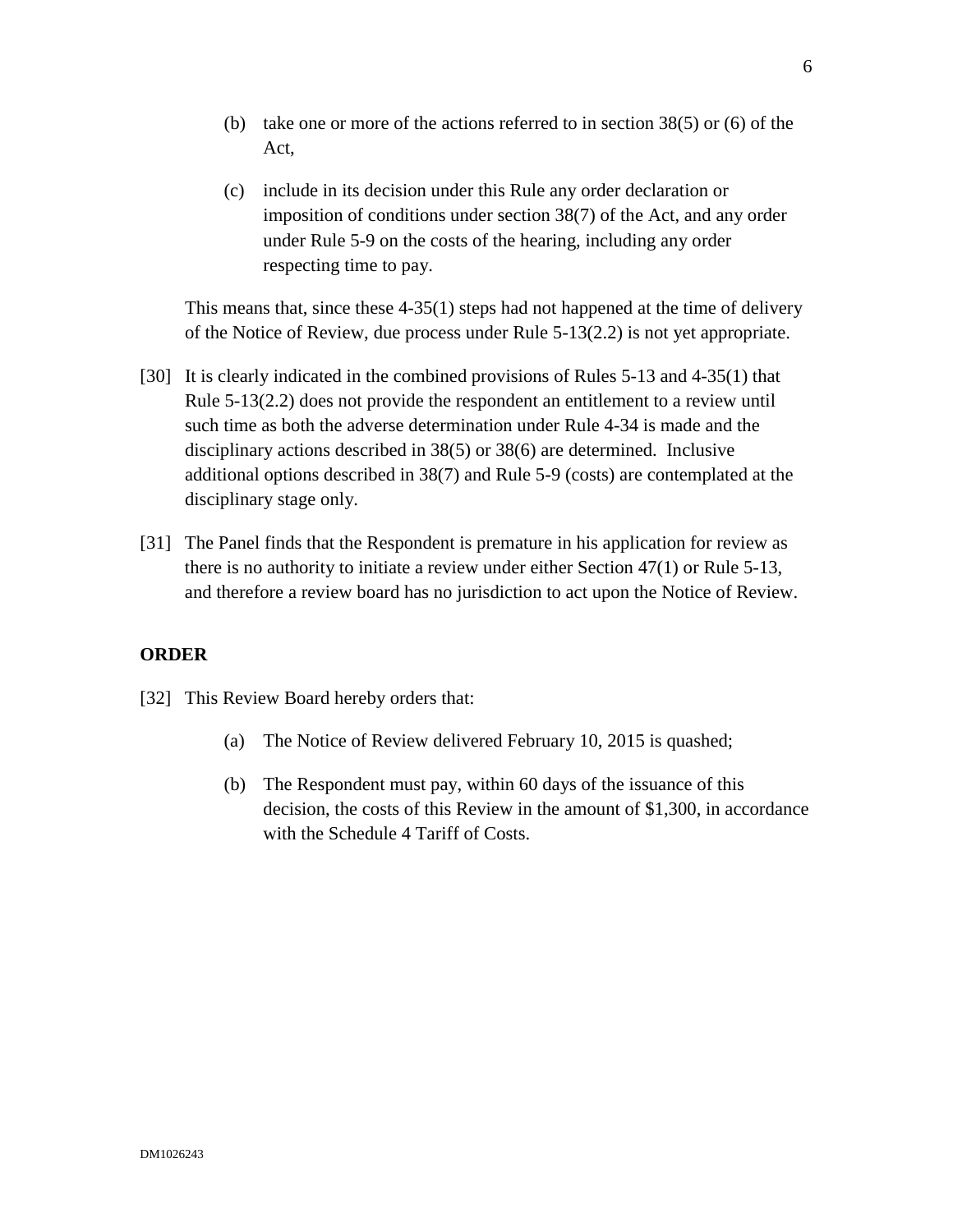#### APPENDIX A

Excerpts from the *Legal Profession Act*:

## **Review on the record**

**47** (1) Within 30 days after being notified of the decision of a panel under section  $22$  (3) or 38 (5), (6) or (7), the applicant or respondent may apply in writing for a review on the record by a review board.

#### **Credentials hearings**

- **22** (1) This section applies to a hearing ordered under section 19 (2) (c).
	- (2) A hearing must be conducted before a panel.
	- (3) Following a hearing, the panel must do one of the following:
		- (a) grant the application;
		- (b) grant the application subject to conditions or limitations that the panel considers appropriate;
		- (c) reject the application.

### **Discipline hearings**

- **38** (1) This section applies to the hearing of a citation.
	- (2) A hearing must be conducted before a panel.
	- (3) A panel must
		- (a) make a determination and take action according to this section,
		- (b) give written reasons for its determination about the conduct or competence of the respondent and any action taken against the respondent, and
		- (c) record in writing any order for costs.
	- (4) After a hearing, a panel must do one of the following:
		- (a) dismiss the citation;
		- (b) determine that the respondent has committed one or more of the following:
			- (i) professional misconduct;
			- (ii) conduct unbecoming a lawyer;
			- (iii) a breach of this Act or the rules;
			- (iv) incompetent performance of duties undertaken in the capacity of a lawyer;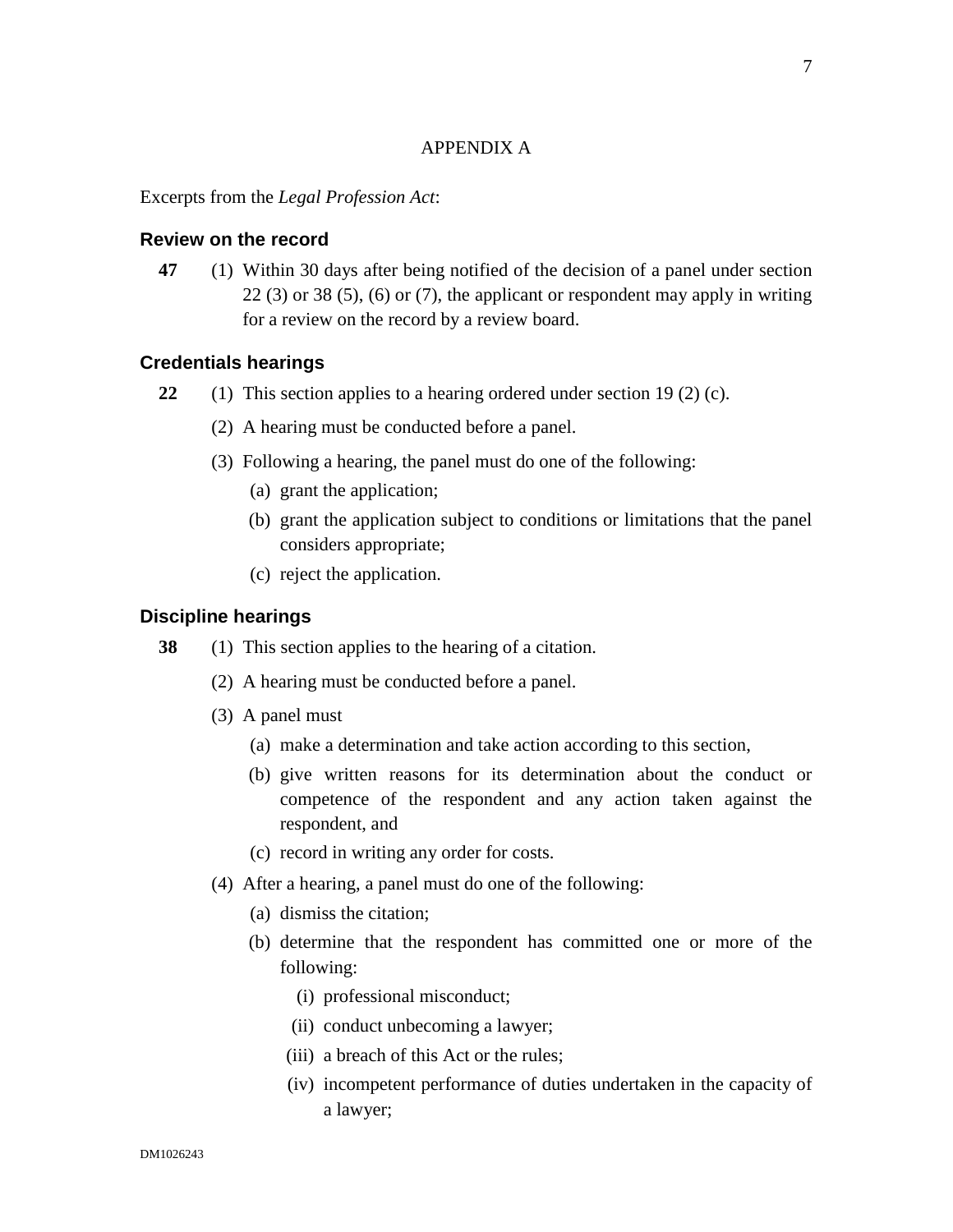- (v) if the respondent is not a member, conduct that would, if the respondent were a member, constitute professional misconduct, conduct unbecoming a lawyer, or a breach of this Act or the rules.
- (5) If an adverse determination is made against a respondent other than an articled student, under subsection (4), the panel must do one or more of the following:
	- (a) reprimand the respondent;
	- (b) fine the respondent an amount not exceeding \$50 000;
	- (c) impose conditions or limitations on the respondent's practice;
	- (d) suspend the respondent from the practice of law or from practice in one or more fields of law
		- (i) for a specified period of time,
		- (ii) until the respondent fulfills a condition imposed under paragraph (c) or subsection (7) or complies with a requirement under paragraph (f) of this subsection,
		- (iii) from a specified date until the respondent fulfills a condition imposed under paragraph (c) or subsection (7) or complies with a requirement under paragraph (f) of this subsection, or
		- (iv) for a specific minimum period of time and until the respondent fulfills a condition imposed under paragraph (c) or subsection (7) or complies with a requirement under paragraph (f) of this subsection;
	- (e) disbar the respondent;
	- (f) require the respondent to do one or more of the following:
		- (i) complete a remedial program to the satisfaction of the practice standards committee;
		- (ii) appear before a board of examiners appointed by the panel or by the practice standards committee and satisfy the board that the respondent is competent to practise law or to practise in one or more fields of law;
		- (iii) appear before a board of examiners appointed by the panel or by the practice standards committee and satisfy the board that the respondent's competence to practise law is not adversely affected by a physical or mental disability, or dependency on alcohol or drugs;
		- (iv) practise law only as a partner, employee or associate of one or more other lawyers;